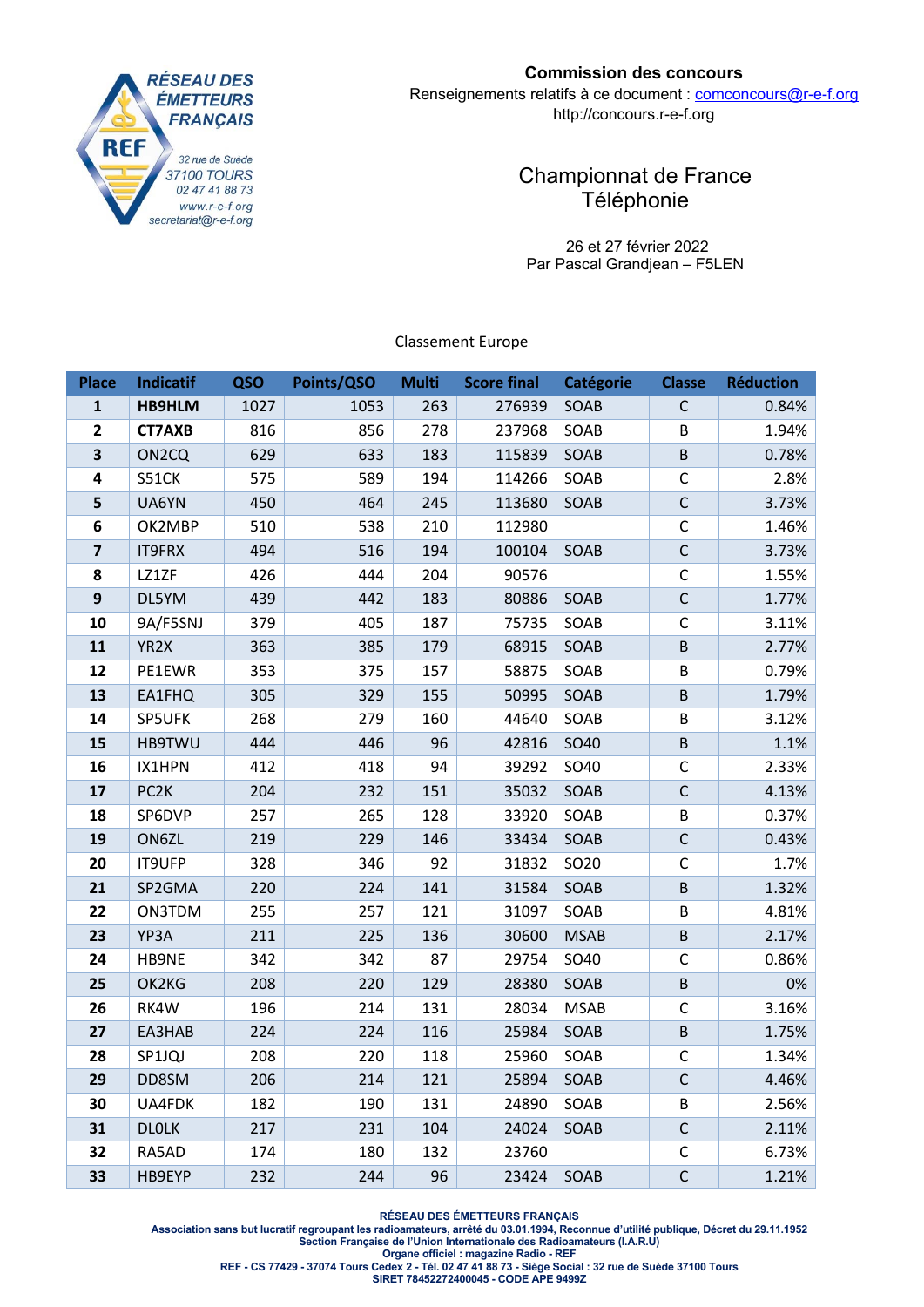| 34       | PA1H                 | 197       | 201        | 114      | 22914        | SOAB             | C            | 0.98%          |
|----------|----------------------|-----------|------------|----------|--------------|------------------|--------------|----------------|
| 35       | IZ8GNR               | 210       | 232        | 95       | 22040        | SOAB             | $\mathsf C$  | 2.52%          |
| 36       | RW3YB                | 164       | 176        | 120      | 21120        | SOAB             | B            | 1.12%          |
| 37       | YL7X                 | 151       | 177        | 119      | 21063        | SOAB             | $\mathsf C$  | 0.56%          |
| 38       | <b>PAOMIR</b>        | 165       | 179        | 115      | 20585        | SOAB             | C            | 1.1%           |
| 39       | DL4VAI               | 154       | 174        | 115      | 20010        | SOAB             | B            | 1.13%          |
| 40       | CT2HUU               | 163       | 175        | 105      | 18375        | SOAB             | B            | 1.68%          |
| 41       | SV3RPQ               | 167       | 187        | 98       | 18326        | SOAB             | B            | 2.6%           |
| 42       | RZ3Z                 | 151       | 163        | 112      | 18256        | SOAB             | B            | 1.8%           |
| 43       | <b>IK6LBT</b>        | 216       | 216        | 83       | 17928        | SO40             | C            | 1.36%          |
| 44       | HB9HI                | 160       | 168        | 105      | 17640        | SOAB             | B            | 1.17%          |
| 45       | ON3AT                | 162       | 176        | 97       | 17072        | SOAB             | B            | 2.76%          |
| 46       | CT7ANH               | 130       | 156        | 107      | 16692        | SOAB             | $\mathsf C$  | 1.26%          |
| 47       | OZ1D                 | 167       | 171        | 95       | 16245        | SOAB             | $\mathsf C$  | 1.72%          |
| 48       | IZ8GUQ               | 185       | 191        | 83       | 15853        | SO40             | C            | 4.97%          |
| 49       | <b>IK7RVY</b>        | 212       | 212        | 74       | 15688        | SO <sub>20</sub> | $\mathsf C$  | 4.93%          |
| 50       | R4FCJ                | 141       | 147        | 105      | 15435        | SOAB             | B            | 8.69%          |
| 51       | ON3AR                | 120       | 128        | 119      | 15232        | SOAB             | B            | 2.29%          |
| 52       | HF5WIM               | 130       | 138        | 106      | 14628        | SOAB             | B            | 0.71%          |
| 53       | SM5JVF               | 141       | 145        | 95       | 13775        | SOAB             | B            | 2.68%          |
| 54       | YT5LD                | 187       | 189        | 72       | 13608        | SO <sub>20</sub> | B            | 4.54%          |
| 55       | HB9IIH               | 150       | 150        | 90       | 13500        | SOAB             | B            | 2.59%          |
| 56       | <b>IW2MXY</b>        | 164       | 164        | 81       | 13284        | SO40             | C            | 3.52%          |
| 57       | HA6ZQ                | 170       | 174        | 74       | 12876        | SO <sub>20</sub> | $\sf B$      | 1.69%          |
| 58       | LC5C                 | 124       | 128        | 100      | 12800        | SOAB             | C            | 2.29%          |
| 59       | PF1SCT               | 126       | 134        | 90       | 12060        | SOAB             | $\sf B$      | 2.18%          |
| 60       | PC5Z                 | 153       | 153        | 74       | 11322        | SO40             | B            | 3.16%          |
| 61       | DL1NKS               | 120       | 124        | 90       | 11160        | SOAB             | C            | 10.79%         |
| 62       | ON7JV                | 136       | 136        | 82       | 11152        | SOAB             | B            | 4.89%          |
| 63       | ON5HE                | 120       | 122        | 88       | 10736        | SOAB             | B            | 0%             |
| 64       | LX1FP                | 112       | 118        | 90       | 10620        | SOAB             | C            | 0.84%          |
| 65       | PE1FTV               | 104       | 104        | 81       | 8424         | SOAB             | B            | 0.95%          |
| 66       | PD1RO                | 125       | 125        | 65       | 8125         | SOAB             | B            | 6.71%          |
| 67       | <b>ON6LMJ</b>        | 100       | 100        | 78       | 7800         | SOAB             | B            | 0%             |
| 68       | EA2ESB               | 101       | 101        | 77       | 7777         | SOAB             | B            | 2.88%          |
| 69       | EA5DGK               | 92<br>94  | 102        | 75<br>75 | 7650         | SOAB             | B            | 4.67%          |
| 70<br>71 | DL1MHJ               |           | 100<br>109 |          | 7500<br>7412 | SOAB             | В<br>$\sf B$ | 0%             |
| 72       | PD7V<br><b>PEOCD</b> | 105<br>95 | 95         | 68<br>74 | 7030         | SOAB<br>SOAB     | B            | 3.53%<br>4.04% |
| 73       | PD1RP                | 100       | 102        | 64       | 6528         | SO40             | B            | 0%             |
| 74       | 9A2EY                | 100       | 100        | 64       | 6400         | SOAB             | B            | 1.96%          |
| 75       | SP8GNF               | 95        | 103        | 62       | 6386         | SO <sub>20</sub> | B            | 7.2%           |
| 76       | ES6RMR               | 83        | 85         | 70       | 5950         | SOAB             | B            | 2.29%          |
| 77       | UD4W                 | 81        | 81         | 69       | 5589         | SOAB             | B            | 1.21%          |
| 78       | IW1RBI               | 99        | 99         | 56       | 5544         | SO40             | C            | 1%             |
| 79       | <b>PAOJNH</b>        | 88        | 88         | 62       | 5456         | SOAB             | $\mathsf C$  | 2.22%          |
| 80       | EC1DD                | 94        | 94         | 54       | 5076         | SO40             | C            | 4.08%          |
|          |                      |           |            |          |              |                  |              |                |

**Association sans but lucratif regroupant les radioamateurs, arrêté du 03.01.1994, Reconnue d'utilité publique, Décret du 29.11.1952 Section Française de l'Union Internationale des Radioamateurs (I.A.R.U)** 

**Organe officiel : magazine Radio - REF** 

**REF - CS 77429 - 37074 Tours Cedex 2 - Tél. 02 47 41 88 73 - Siège Social : 32 rue de Suède 37100 Tours**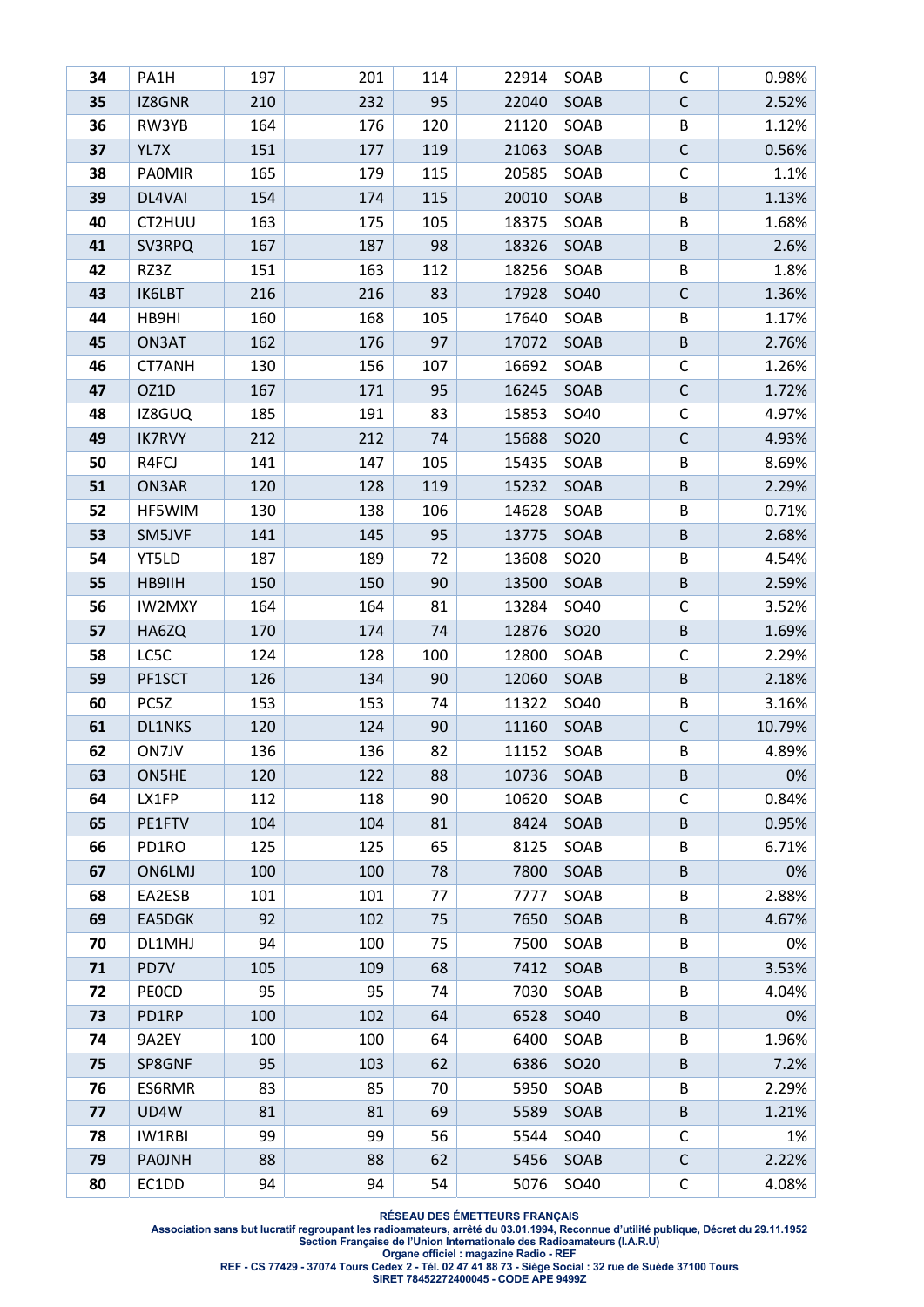| 81         | SP5DRE          | 80       | 81       | 60       | 4860         | SOAB             | B           | 3.57%          |
|------------|-----------------|----------|----------|----------|--------------|------------------|-------------|----------------|
| 82         | YL2LW           | 94       | 102      | 45       | 4590         | SO15             | B           | 1.92%          |
| 83         | <b>IT9OPR</b>   | 85       | 89       | 51       | 4539         | SO <sub>20</sub> | $\sf B$     | 4.3%           |
| 84         | 9H1PI           | 80       | 82       | 55       | 4510         | SO <sub>20</sub> | B           | 1.2%           |
| 85         | DL9HB           | 77       | 77       | 56       | 4312         | SOAB             | B           | 2.53%          |
| 86         | RL4A            | 77       | 79       | 54       | 4266         | SO10             | C           | 5.95%          |
| 87         | R3LC            | 74       | 86       | 48       | 4128         | SO15             | $\mathsf C$ | 1.14%          |
| 88         | DL1TV           | 70       | 72       | 57       | 4104         | SOAB             | B           | 0%             |
| 89         | RL5A            | 79       | 64       | 63       | 4032         | SOAB             | $\mathsf C$ | 15.78%         |
| 90         | LZ2HR           | 76       | 76       | 52       | 3952         | SO <sub>20</sub> | B           | 1.29%          |
| 91         | ON5TB           | 64       | 64       | 61       | 3904         | SOAB             | $\sf B$     | 3.03%          |
| 92         | SQ5DTL          | 65       | 69       | 56       | 3864         | SOAB             | B           | 0%             |
| 93         | PD5ISW          | 65       | 71       | 53       | 3763         | SOAB             | $\sf B$     | 4.05%          |
| 94         | OH7KC           | 65       | 65       | 57       | 3705         | SOAB             | B           | 1.51%          |
| 95         | PE1OBL          | 71       | 71       | 52       | 3692         | SOAB             | B           | 8.97%          |
| 96         | OK1ULL          | 71       | 71       | 52       | 3692         | SOAB             | B           | 5.33%          |
| 97         | S57NRC          | 57       | 69       | 53       | 3657         | SOAB             | $\sf B$     | 4.16%          |
| 98         | IZOVXY          | 91       | 91       | 40       | 3640         | SO <sub>20</sub> | С           | 1.08%          |
| 99         | <b>IWOHLZ</b>   | 74       | 74       | 48       | 3552         | SO40             | $\mathsf C$ | 7.5%           |
| 100        | HA3HK           | 65       | 65       | 54       | 3510         | <b>SO</b>        | C           | 2.98%          |
| 101        | G8ZRE           | 66       | 66       | 53       | 3498         | SOAB             | $\sf B$     | 2.94%          |
| 102        | OK2XX           | 58       | 60       | 55       | 3300         | SOAB             | B           | 6.25%          |
| 103        | LY4NZ           | 68       | 70       | 46       | 3220         | SOAB             | $\sf B$     | 4.1%           |
| 104        | SP5NZF          | 59       | 67       | 48       | 3216         | SOAB             | B           | 4.28%          |
| 105        | IK1UGX          | 61       | 61       | 51       | 3111         | SO40             | $\mathsf C$ | 6.15%          |
| 106        | <b>PAOPSA</b>   | 65       | 65       | 46       | 2990         | <b>MSAB</b>      | B           | 7.14%          |
| 107        | YT2TNT          | 61       | 63       | 47       | 2961         | SO <sub>20</sub> | $\sf B$     | 10%            |
| 108        | YL2NK           | 58       | 60       | 48       | 2880         | SOAB             | B           | 9.09%          |
| 109        | PDOWLM          | 61       | 61       | 47       | 2867         | SOAB             | $\mathsf C$ | 1.61%          |
| 110        | SP5UGP          | 60       | 72       | 39       | 2808         | SO <sub>20</sub> | В           | 4%             |
| 111        | DL2SWR          | 49       | 59       | 46       | 2714         | SOAB             | B           | 4.83%          |
| 112        | G3RTU           | 55       | 55       | 49       | 2695         | SOAB             | B           | 8.33%          |
| 113<br>114 | R3AAA<br>OZ1DYI | 53<br>58 | 57       | 47<br>44 | 2679<br>2640 | SOAB             | B<br>B      | 6.55%          |
| 115        | YO8WW           | 59       | 60<br>59 | 43       | 2537         | SOAB<br>SO40     | $\mathsf C$ | 3.22%<br>4.83% |
| 116        | YL3ALN          | 55       | 57       | 43       | 2451         | SOAB             | B           | 8.06%          |
| 117        | <b>IU5GBI</b>   | 51       | 53       | 46       | 2438         | SOAB             | $\mathsf C$ | 1.85%          |
| 118        | RW3AI           | 52       | 54       | 45       | 2430         | SOAB             | B           | 1.81%          |
| 119        | PA4DN           | 52       | 52       | 46       | 2392         | SOAB             | $\mathsf C$ | 7.14%          |
| 120        | <b>PDOWVB</b>   | 53       | 53       | 45       | 2385         | SOAB             | B           | 1.85%          |
| 121        | EA2SN           | 48       | 60       | 39       | 2340         | SOAB             | $\sf B$     | 6.25%          |
| 122        | IW1DQS          | 57       | 57       | 41       | 2337         | SO40             | C           | 5%             |
| 123        | SP5CI           | 45       | 51       | 42       | 2142         | <b>MSAB</b>      | B           | 10.52%         |
| 124        | DL9ZWG          | 52       | 52       | 41       | 2132         | SOAB             | B           | 3.7%           |
| 125        | SP4AWE          | 46       | 48       | 43       | 2064         | SOAB             | B           | 4%             |
| 126        | DL6DVU          | 47       | 49       | 41       | 2009         | SOAB             | C           | 3.92%          |
| 127        | DL1EEL          | 52       | 52       | 38       | 1976         | SOAB             | $\sf B$     | 5.45%          |

**Association sans but lucratif regroupant les radioamateurs, arrêté du 03.01.1994, Reconnue d'utilité publique, Décret du 29.11.1952 Section Française de l'Union Internationale des Radioamateurs (I.A.R.U)** 

**Organe officiel : magazine Radio - REF** 

**REF - CS 77429 - 37074 Tours Cedex 2 - Tél. 02 47 41 88 73 - Siège Social : 32 rue de Suède 37100 Tours**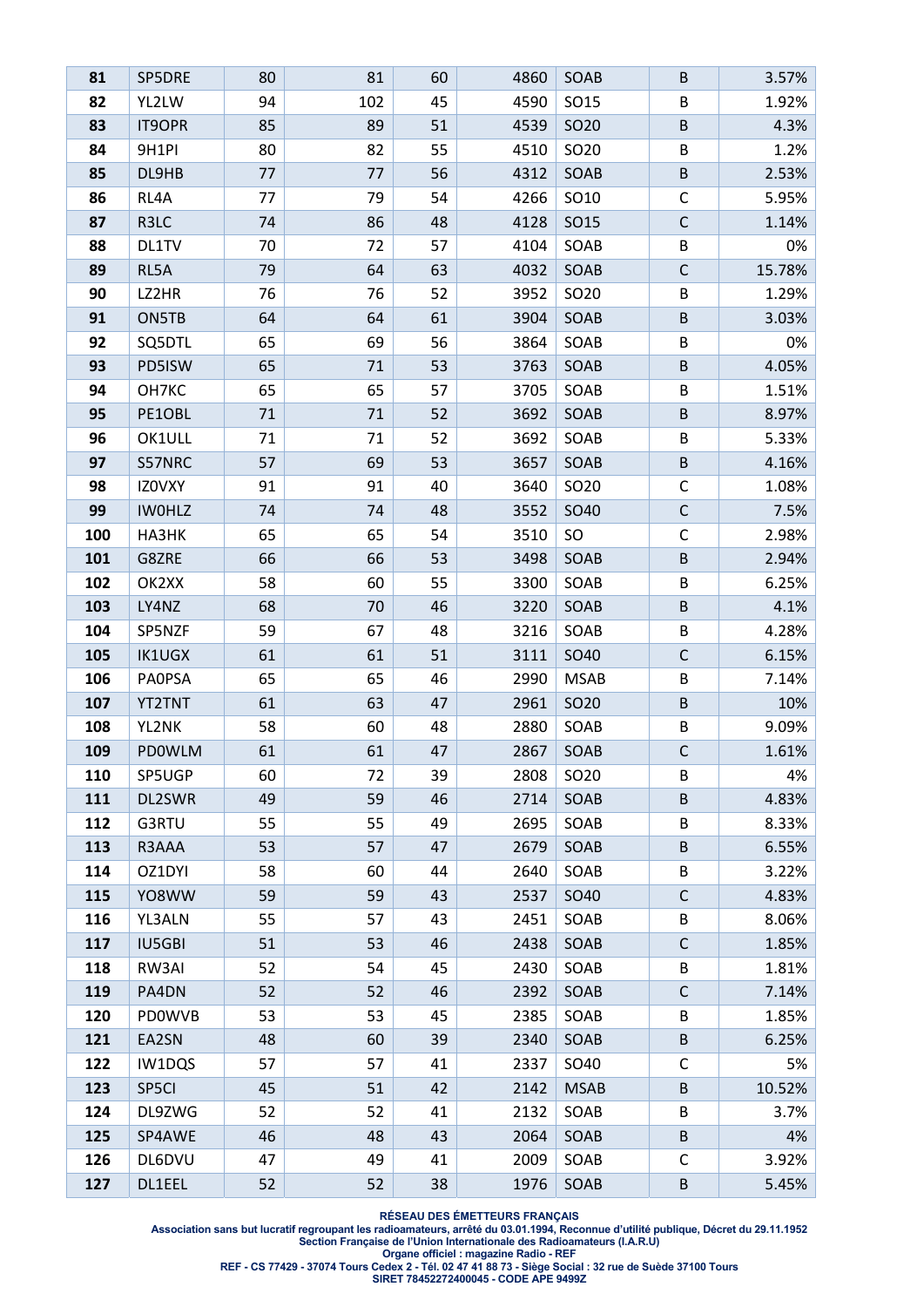| 128 | PG1R             | 50 | 52 | 38 | 1976 | SOAB             | В           | 3.7%   |
|-----|------------------|----|----|----|------|------------------|-------------|--------|
| 129 | DJ6OK            | 37 | 53 | 37 | 1961 | SOAB             | $\mathsf C$ | 1.85%  |
| 130 | SP2GCE           | 41 | 51 | 37 | 1887 | SOAB             | B           | 1.92%  |
| 131 | PA4GDR           | 46 | 46 | 41 | 1886 | SOAB             | $\mathsf C$ | 8%     |
| 132 | RA3DSV           | 45 | 49 | 38 | 1862 | SO20             | C           | 5.76%  |
| 133 | OH5ZA            | 49 | 57 | 32 | 1824 | SO15             | $\mathsf C$ | 0%     |
| 134 | RT <sub>2F</sub> | 47 | 47 | 37 | 1739 | SOAB             | C           | 0%     |
| 135 | DL3DRN           | 48 | 54 | 31 | 1674 | AB               | B           | 6.89%  |
| 136 | IZ2ZOZ           | 39 | 49 | 34 | 1666 | SOAB             | C           | 2%     |
| 137 | <b>IW7BIM</b>    | 37 | 41 | 36 | 1476 | SOAB             | $\mathsf C$ | 21.15% |
| 138 | SB5X             | 35 | 47 | 31 | 1457 | SOAB             | B           | 0%     |
| 139 | 121OJ            | 44 | 44 | 33 | 1452 | SOAB             | $\mathsf C$ | 0%     |
| 140 | RN1AO            | 38 | 38 | 38 | 1444 | SOAB             | B           | 5%     |
| 141 | RG1A             | 40 | 42 | 34 | 1428 | SO <sub>20</sub> | $\sf B$     | 6.66%  |
| 142 | YO8RZJ           | 40 | 40 | 35 | 1400 | SO <sub>20</sub> | B           | 6.97%  |
| 143 | IV3DCZ           | 40 | 42 | 31 | 1302 | SOAB             | $\mathsf C$ | 12.5%  |
| 144 | YO2DFA           | 39 | 41 | 29 | 1189 | SOAB             | B           | 2.38%  |
| 145 | <b>IN3IIR</b>    | 34 | 34 | 34 | 1156 | SOAB             | $\mathsf C$ | 0%     |
| 146 | <b>MOVCP</b>     | 35 | 39 | 29 | 1131 | SOAB             | B           | 7.14%  |
| 147 | SA7J             | 39 | 39 | 29 | 1131 | SO <sub>20</sub> | $\sf B$     | 22%    |
| 148 | <b>IN3HDE</b>    | 36 | 36 | 31 | 1116 | SOAB             | C           | 16.27% |
| 149 | DJ6DO            | 38 | 38 | 29 | 1102 | SOAB             | $\sf B$     | 2.56%  |
| 150 | SN4M             | 33 | 33 | 29 | 957  | SO <sub>20</sub> | B           | 5.71%  |
| 151 | IZ7XUQ           | 34 | 34 | 28 | 952  | SO40             | $\mathsf C$ | 0%     |
| 152 | SP3FSM           | 35 | 35 | 27 | 945  | SO <sub>20</sub> | B           | 5.4%   |
| 153 | LY3LB            | 32 | 32 | 29 | 928  | SO <sub>20</sub> | $\sf B$     | 5.88%  |
| 154 | PA2VS            | 32 | 32 | 29 | 928  | SOAB             | B           | 0%     |
| 155 | OE3MCS           | 29 | 35 | 25 | 875  | SOAB             | B           | 2.77%  |
| 156 | OR3A             | 30 | 30 | 28 | 840  | SO40             | C           | 3.22%  |
| 157 | <b>MOEUK</b>     | 27 | 35 | 24 | 840  | <b>SO</b>        | С           | 0%     |
| 158 | <b>IK2AUK</b>    | 31 | 31 | 27 | 837  | SO40             | C           | 3.12%  |
| 159 | R3LA             | 26 | 32 | 26 | 832  | SOAB             | $\mathsf C$ | 5.88%  |
| 160 | ON7ET            | 26 | 36 | 23 | 828  | SOAB             | C           | 0%     |
| 161 | 9A2EU            | 20 | 46 | 18 | 828  | SOAB             | $\mathsf C$ | 0%     |
| 162 | DO1IBJ           | 25 | 39 | 21 | 819  | SOAB             | B           | 0%     |
| 163 | YO5CTS           | 27 | 31 | 26 | 806  | SOAB             | B           | 13.88% |
| 164 | DF6NI            | 29 | 29 | 27 | 783  | SOAB             | С           | 3.33%  |
| 165 | YO3VU            | 20 | 32 | 20 | 640  | SOAB             | $\sf B$     | 0%     |
| 166 | SA6CCZ           | 25 | 25 | 24 | 600  | SOAB             | C           | 0%     |
| 167 | PA7TG            | 27 | 27 | 22 | 594  | SOAB             | B           | 15.62% |
| 168 | OM6TX            | 24 | 24 | 24 | 576  | <b>SO80</b>      | B           | 7.69%  |
| 169 | SP7LK            | 25 | 25 | 23 | 575  | SO <sub>20</sub> | $\sf B$     | 3.84%  |
| 170 | DB5SM            | 24 | 26 | 22 | 572  | SOAB             | B           | 7.14%  |
| 171 | OM7ANT           | 19 | 37 | 15 | 555  | SOAB             | B           | 0%     |
| 172 | DD5VL            | 22 | 26 | 21 | 546  | SOAB             | C           | 0%     |
| 173 | 9A4W             | 26 | 26 | 21 | 546  | SO <sub>20</sub> | B           | 0%     |
| 174 | <b>MONJW</b>     | 24 | 24 | 22 | 528  | SO40             | С           | 7.69%  |

**Association sans but lucratif regroupant les radioamateurs, arrêté du 03.01.1994, Reconnue d'utilité publique, Décret du 29.11.1952 Section Française de l'Union Internationale des Radioamateurs (I.A.R.U)** 

**Organe officiel : magazine Radio - REF** 

**REF - CS 77429 - 37074 Tours Cedex 2 - Tél. 02 47 41 88 73 - Siège Social : 32 rue de Suède 37100 Tours**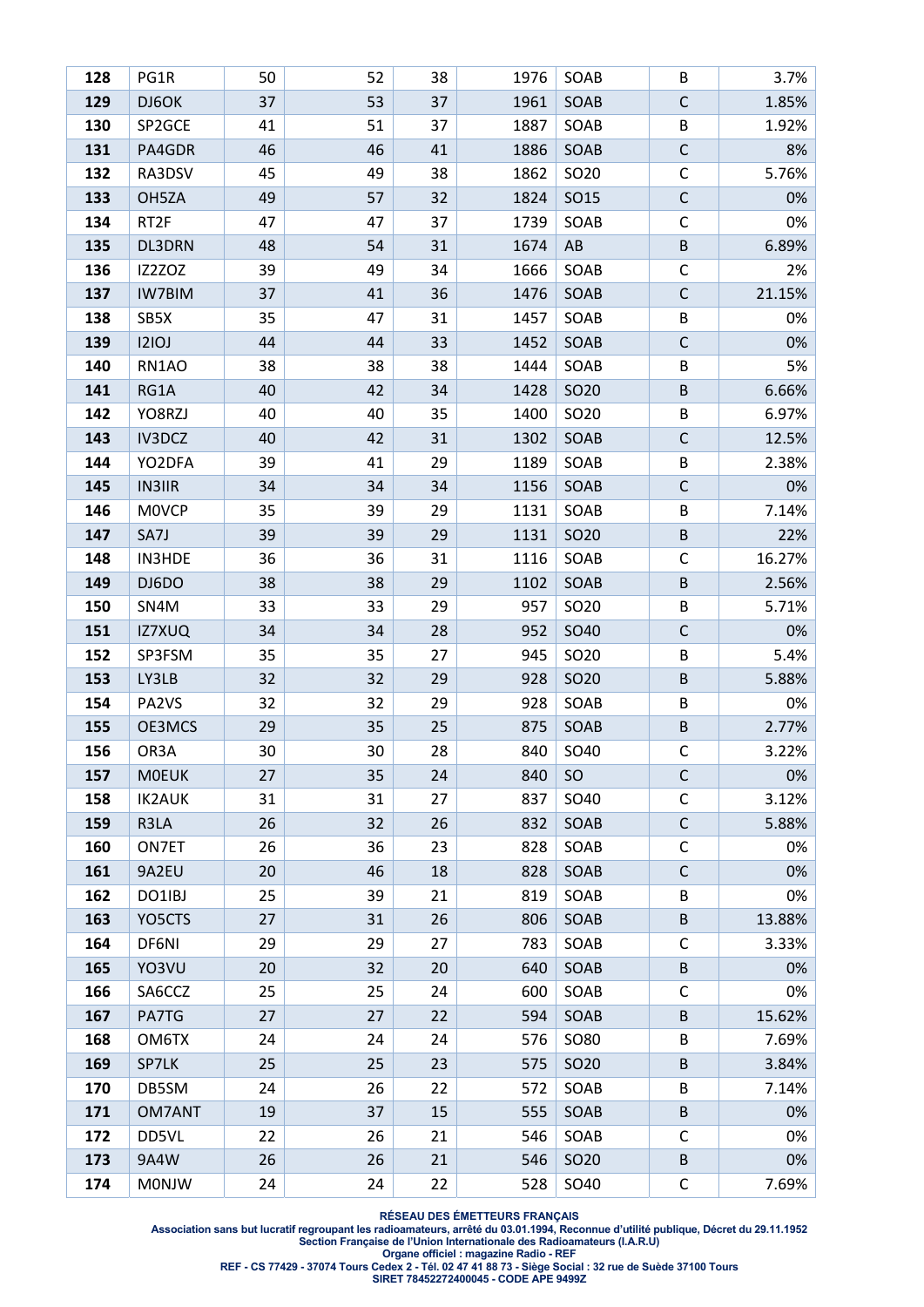| 175 | 2E0EVM             | 22             | 24 | 22             | 528 | SOAB             | B           | 4%     |
|-----|--------------------|----------------|----|----------------|-----|------------------|-------------|--------|
| 176 | SE6K               | 23             | 23 | 22             | 506 | SOAB             | B           | 4.16%  |
| 177 | PA3JB              | 24             | 24 | 21             | 504 | SOAB             | $\sf B$     | 4%     |
| 178 | SP8AJB             | 25             | 25 | 20             | 500 | SOAB             | C           | 10.71% |
| 179 | <b>S56C</b>        | 24             | 24 | 20             | 480 | SOAB             | B           | 0%     |
| 180 | OM1AVV             | 23             | 23 | 20             | 460 | SOAB             | B           | 0%     |
| 181 | DK5KF              | 21             | 21 | 20             | 420 | SOAB             | $\sf B$     | 8.69%  |
| 182 | SF5M               | 21             | 21 | 20             | 420 | SOAB             | B           | 4.54%  |
| 183 | M7TXR              | 21             | 21 | 20             | 420 | SOAB             | $\sf B$     | 12.5%  |
| 184 | SP9IVD             | 20             | 20 | 20             | 400 | SOAB             | C           | 33.33% |
| 185 | R <sub>2EL</sub>   | 21             | 21 | 19             | 399 | SOAB             | $\sf B$     | 8.69%  |
| 186 | DH1DA              | 20             | 20 | 19             | 380 | SOAB             | B           | 13.04% |
| 187 | M5AEF              | 19             | 19 | 19             | 361 | SOAB             | A           | 9.52%  |
| 188 | PA3BUD             | 18             | 20 | 18             | 360 | SOAB             | B           | 0%     |
| 189 | HG2UK              | 21             | 21 | 17             | 357 | SO <sub>20</sub> | B           | 4.54%  |
| 190 | G1HYD              | 19             | 19 | 18             | 342 | SOAB             | B           | 9.52%  |
| 191 | DF6QE              | 19             | 19 | 17             | 323 | SO40             | $\mathsf C$ | 5%     |
| 192 | DF9IX              | 17             | 21 | 15             | 315 | SOAB             | В           | 8.69%  |
| 193 | SV9COL             | 12             | 24 | 11             | 264 | SOAB             | $\sf B$     | 4%     |
| 194 | OH1QX              | 16             | 16 | 14             | 224 | SO40             | C           | 0%     |
| 195 | OG6B               | 15             | 15 | 13             | 195 | SO <sub>20</sub> | $\mathsf C$ | 0%     |
| 196 | <b>IU6PMT</b>      | 14             | 14 | 13             | 182 | SOAB             | $\mathsf C$ | 0%     |
| 197 | DL7CU              | 14             | 14 | 12             | 168 | SOAB             | $\sf B$     | 0%     |
| 198 | IT9KCD             | 9              | 15 | 9              | 135 | SOAB             | C           | 0%     |
| 199 | UA1ABJ             | 12             | 12 | 11             | 132 | SO <sub>20</sub> | B           | 14.28% |
| 200 | RW1CW              | 11             | 13 | 10             | 130 | SOAB             | С           | 0%     |
| 201 | <b>IKOOIB</b>      | 12             | 12 | 10             | 120 | SOAB             | $\mathsf C$ | 0%     |
| 202 | IZ5IOM             | 11             | 13 | 9              | 117 | SOAB             | C           | 0%     |
| 203 | IZ3XEF             | 6              | 18 | 6              | 108 | SOAB             | $\mathsf C$ | 0%     |
| 204 | R <sub>2</sub> OFF | 7              | 17 | 6              | 102 | SOAB             | В           | 0%     |
| 205 | YO4AAC             | 10             | 10 | 10             | 100 | SO <sub>20</sub> | B           | 0%     |
| 206 | YO3GNF             | 10             | 10 | 10             | 100 | SOAB             | C           | 0%     |
| 207 | DL4IAZ             | 10             | 10 | 10             | 100 | SOAB             | B           | 0%     |
| 208 | YO2MJZ             | 10             | 10 | 9              | 90  | SO40             | B           | 0%     |
| 209 | <b>YTOI</b>        | 9              | 9  | 9              | 81  | SO <sub>20</sub> | B           | 10%    |
| 210 | DM2DLG             | 9              | 9  | 9              | 81  | SOAB             | B           | 10%    |
| 211 | OM6MM              | 9              | 9  | $9\,$          | 81  | <b>SO80</b>      | B           | 0%     |
| 212 | OH <sub>2LU</sub>  | 8              | 8  | 8              | 64  | SOAB             | B           | 0%     |
| 213 | <b>IU1IPB</b>      | 6              | 10 | 6              | 60  | SO               | B           | 0%     |
| 214 | R3QX               | 8              | 8  | $\overline{7}$ | 56  | SOAB             | B           | 27.27% |
| 215 | DH2RTW             | 5              | 11 | 5              | 55  | SOAB             | B           | 0%     |
| 216 | <b>IWOEZW</b>      | $\overline{7}$ | 7  | 7              | 49  | SOAB             | $\mathsf C$ | 22.22% |
| 217 | OE5FDM             | 6              | 6  | 6              | 36  | SOAB             | B           | 0%     |
| 218 | <b>IU8LUM</b>      | 5              | 9  | $\overline{a}$ | 36  | SOAB             | С           | 0%     |
| 219 | <b>IT9JGX</b>      | 6              | 6  | 6              | 36  | SOAB             | $\mathsf C$ | 0%     |
| 220 | SP4SHD             | 3              | 9  | 3              | 27  | SOAB             | B           | 25%    |
| 221 | HA5BA              | 5              | 5  | 5              | 25  | SOAB             | A           | 0%     |

**Association sans but lucratif regroupant les radioamateurs, arrêté du 03.01.1994, Reconnue d'utilité publique, Décret du 29.11.1952 Section Française de l'Union Internationale des Radioamateurs (I.A.R.U)** 

**Organe officiel : magazine Radio - REF** 

**REF - CS 77429 - 37074 Tours Cedex 2 - Tél. 02 47 41 88 73 - Siège Social : 32 rue de Suède 37100 Tours**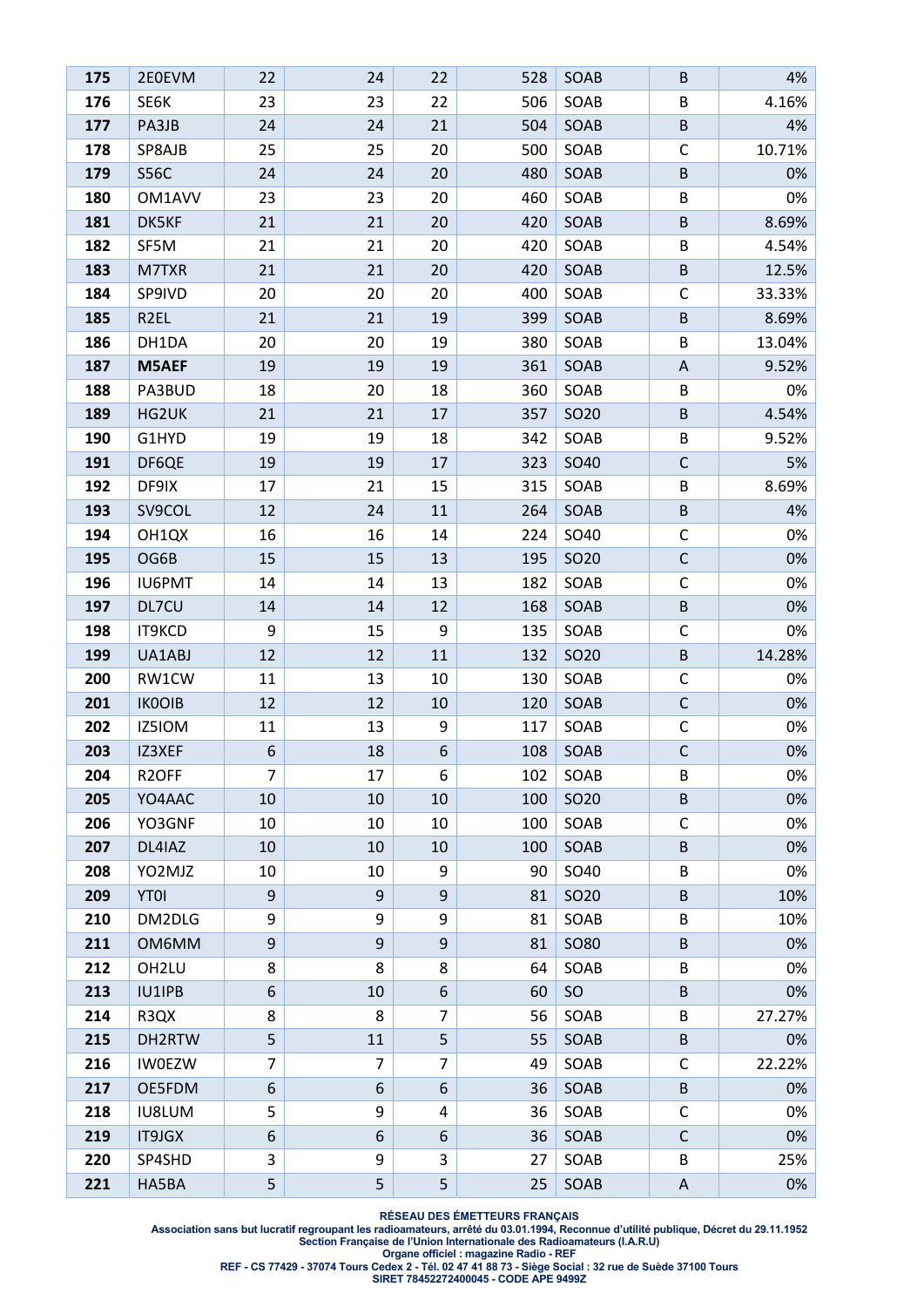| 222 | DL9LM         | 5              | 5              | 5              | 25             | SOAB             | $\mathsf{C}$ | 0%     |
|-----|---------------|----------------|----------------|----------------|----------------|------------------|--------------|--------|
| 223 | I2RBR         | 4              | 6              | $\overline{4}$ | 24             | SOAB             | C            | 14.28% |
| 224 | DJ6HR         | 4              | 6              | 4              | 24             | SOAB             | B            | 0%     |
| 225 | <b>IT9SSI</b> | 3              | 9              | $\overline{2}$ | 18             | SO15             | C            | 0%     |
| 226 | 2E0HEK        | 3              | 9              | $\overline{2}$ | 18             | SO15             | B            | 0%     |
| 227 | IZ2CSX        | 4              | 4              | $\overline{4}$ | 16             | SOAB             | $\mathsf{C}$ | 0%     |
| 228 | EI5LA         | 4              | 4              | 4              | 16             | SO <sub>20</sub> | B            | 0%     |
| 229 | IW2NOO        | 4              | 4              | 3              | 12             | SO40             | B            | 20%    |
| 230 | PA1SJP        | 3              | 3              | 3              | 9              | SOAB             | B            | 25%    |
| 231 | OE3TPB/P      | 3              | 3              | $\overline{3}$ | 9              | SOAB             | B            | 0%     |
| 232 | DF7XR         | 3              | 3              | 3              | 9              | SOAB             | Α            | 0%     |
| 233 | <b>OH0FM</b>  | $\overline{2}$ | 4              | $\overline{2}$ | 8              | SO <sub>20</sub> | B            | 0%     |
| 234 | DL2GMI        | 3              | 3              | $\overline{2}$ | 6              | SOAB             | B            | 0%     |
| 235 | OZ8ZN         | $\overline{2}$ | $\overline{2}$ | $\overline{2}$ | $\overline{4}$ | <b>SO</b>        | $\mathsf{C}$ | 33.33% |
| 236 | IW2EPE        | 1              | 1              | 1              | 1              | SO <sub>20</sub> | A            | 0%     |
| 237 | EI5IN/P       | $\mathbf{1}$   | $\mathbf{1}$   | 1              | 1              | SOAB             | B            | 0%     |

### Classement Amérique du nord

| <b>Place</b>            | <b>Indicatif</b>  | QSO | Points/QSO | <b>Multi</b> | <b>Score final</b> | <b>Catégorie</b> | <b>Classe</b> | <b>Réduction</b> |
|-------------------------|-------------------|-----|------------|--------------|--------------------|------------------|---------------|------------------|
| $\mathbf{1}$            | <b>VE2TFL</b>     | 626 | 1846       | 234          | 431964             | SOAB             | C             | 1.28%            |
| $\overline{2}$          | K3ZO              | 300 | 894        | 185          | 165390             | SOAB             | $\mathsf C$   | 5.69%            |
| 3                       | N1RR              | 177 | 531        | 86           | 45666              | SOAB             | $\mathsf C$   | 2.2%             |
| 4                       | K <sub>2</sub> CD | 101 | 293        | 77           | 22561              | SOAB             | $\mathsf C$   | 3.93%            |
| 5                       | W1ARY             | 92  | 262        | 67           | 17554              | SOAB             | $\mathsf C$   | 2.23%            |
| 6                       | <b>VE3TM</b>      | 75  | 221        | 57           | 12597              | SOAB             | $\sf B$       | 0%               |
| $\overline{\mathbf{z}}$ | KM2G              | 70  | 204        | 45           | 9180               | SO15             | $\mathsf C$   | 0%               |
| 8                       | VA1CC             | 54  | 154        | 48           | 7392               | SOAB             | $\mathsf C$   | 1.91%            |
| 9                       | KB4CG             | 56  | 154        | 45           | 6930               | SOAB             | $\sf B$       | 3.75%            |
| 10                      | VA3AR             | 60  | 180        | 38           | 6840               | <b>SO15</b>      | C             | 3.22%            |
| 11                      | W5GCX             | 54  | 142        | 44           | 6248               | SOAB             | $\mathsf C$   | 9.55%            |
| 12                      | VE3RVZ            | 46  | 124        | 40           | 4960               | SOAB             | $\sf B$       | 0%               |
| 13                      | NF9Z              | 41  | 111        | 34           | 3774               | SOAB             | $\mathsf C$   | 7.5%             |
| 14                      | AB1XQ             | 38  | 104        | 32           | 3328               | SOAB             | B             | 6.3%             |
| 15                      | VA3IDD            | 33  | 93         | 31           | 2883               | SOAB             | $\sf B$       | 3.12%            |
| 16                      | K1MWH             | 25  | 75         | 23           | 1725               | SOAB             | $\sf B$       | 0%               |
| 17                      | VE3BFU            | 25  | 75         | 20           | 1500               | SO15             | $\sf B$       | 7.4%             |
| 18                      | OX3LX             | 24  | 72         | 20           | 1440               | SOAB             | $\mathsf C$   | 4%               |
| 19                      | KM4IAJ            | 23  | 59         | 21           | 1239               | SOAB             | $\sf B$       | 0%               |
| 20                      | AK1MD             | 20  | 58         | 20           | 1160               | SOAB             | C             | 4.91%            |
| 21                      | K4BAI             | 21  | 55         | 20           | 1100               | SOAB             | $\mathsf C$   | 5.17%            |
| 22                      | KC9JML            | 18  | 52         | 18           | 936                | SOAB             | $\sf B$       | 10.34%           |
| 23                      | K3SV              | 18  | 48         | 17           | 816                | SOAB             | $\sf B$       | 0%               |
| 24                      | W2WCM             | 19  | 47         | 16           | 752                | SOAB             | B             | 6%               |
| 25                      | N1ADX             | 15  | 43         | 15           | 645                | SOAB             | $\sf B$       | 12.24%           |
| 26                      | VE3EPS            | 15  | 45         | 14           | 630                | SOAB             | B             | 25%              |
| 27                      | VA2KD             | 16  | 42         | 15           | 630                | SOAB             | $\sf B$       | 0%               |

**RÉSEAU DES ÉMETTEURS FRANÇAIS** 

**Association sans but lucratif regroupant les radioamateurs, arrêté du 03.01.1994, Reconnue d'utilité publique, Décret du 29.11.1952 Section Française de l'Union Internationale des Radioamateurs (I.A.R.U)** 

**Organe officiel : magazine Radio - REF** 

**REF - CS 77429 - 37074 Tours Cedex 2 - Tél. 02 47 41 88 73 - Siège Social : 32 rue de Suède 37100 Tours**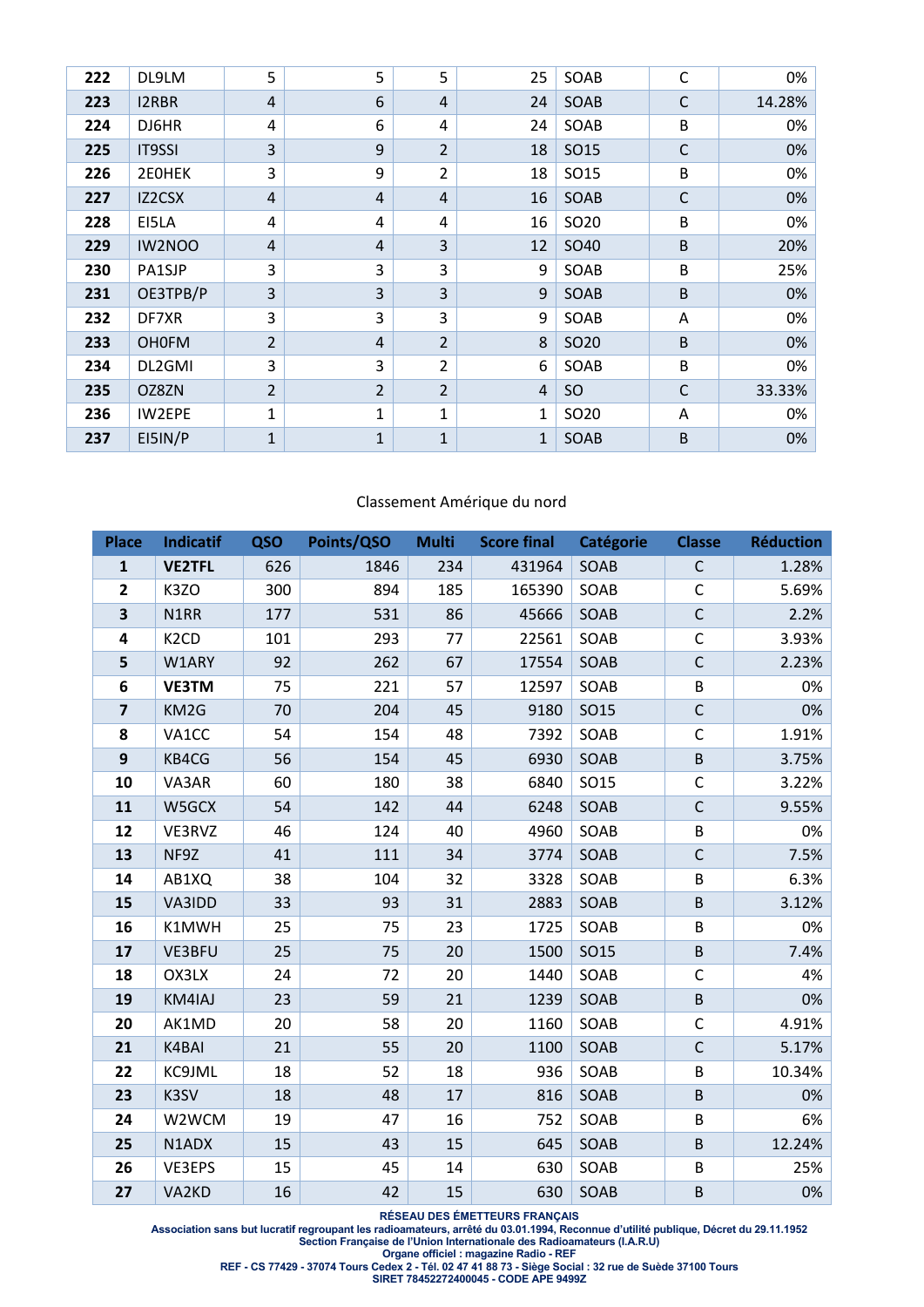| 28 | VE2HIT        | 15             | 39 | 13               | 507 | SOAB | B            | 0%     |
|----|---------------|----------------|----|------------------|-----|------|--------------|--------|
| 29 | K9NW          | 15             | 35 | 13               | 455 | SOAB | $\mathsf{C}$ | 0%     |
| 30 | HI8ILK        | 17             | 35 | 12               | 420 | SOAB | B            | 20.45% |
| 31 | K6ES          | 11             | 33 | 11               | 363 | SOAB | $\mathsf C$  | 0%     |
| 32 | WW4LS         | 10             | 28 | 10               | 280 | SOAB | B            | 0%     |
| 33 | NW7E          | 11             | 31 | $\boldsymbol{9}$ | 279 | SOAB | $\mathsf C$  | 8.82%  |
| 34 | KC1IEB        | 9              | 27 | 9                | 243 | SOAB | B            | 0%     |
| 35 | <b>KEOITC</b> | 9              | 25 | 9                | 225 | SOAB | $\sf B$      | 19.35% |
| 36 | VE2FXL        | 9              | 25 | 9                | 225 | SOAB | $\mathsf C$  | 0%     |
| 37 | AF1R          | 9              | 25 | 9                | 225 | SO15 | $\sf B$      | 0%     |
| 38 | VA3KRJ        | 9              | 25 | 8                | 200 | SO20 | B            | 0%     |
| 39 | W3RFX         | 8              | 24 | $\overline{7}$   | 168 | SO20 | $\sf B$      | 20%    |
| 40 | WN8Y          | $\overline{7}$ | 21 | $\overline{7}$   | 147 | SOAB | B            | 30%    |
| 41 | KD4QMY        | $\bf 8$        | 20 | $\overline{7}$   | 140 | SOAB | B            | 13.04% |
| 42 | AI1G          | 7              | 19 | $\overline{7}$   | 133 | SOAB | B            | 32.14% |
| 43 | W9TCV         | 6              | 18 | 6                | 108 | SOAB | $\sf B$      | 0%     |
| 44 | WS8M          | $\overline{7}$ | 17 | 6                | 102 | SOAB | B            | 0%     |
| 45 | <b>WOCOE</b>  | 6              | 18 | 5                | 90  | SO20 | B            | 14.28% |
| 46 | VE2GT         | 6              | 18 | 5                | 90  | SOAB | C            | 0%     |
| 47 | KD2REH        | $\overline{4}$ | 12 | 4                | 48  | SOAB | $\sf B$      | 0%     |
| 48 | N1IBQ         | 3              | 9  | 3                | 27  | SO20 | $\sf B$      | 0%     |
| 49 | <b>KIOR</b>   | 3              | 5  | 3                | 15  | SOAB | $\sf B$      | 0%     |

#### Classement Afrique

| <b>Place</b> | <b>Indicatif</b> | <b>QSO</b> | Points/QSO | <b>Multi</b> | <b>Score final</b> | Catégorie        | <b>Classe</b> | <b>Réduction</b> |
|--------------|------------------|------------|------------|--------------|--------------------|------------------|---------------|------------------|
|              | EA8TH            | 116        | 346        | 93           | 32178              | SOAB             | C             | 1.7%             |
|              | <b>CN8YE</b>     | 103        | 298        | 72           | 21456              | SOAB             | В             | 0.99%            |
| 3            | ZS2ABE           | 67         | 195        | 59           | 11505              | SOAB             |               | 9.72%            |
| 4            | CN8YM            | 75         | 225        | 46           | 10350              | SOAB             | В             | 15.09%           |
|              | <b>V55Y</b>      | 71         | 211        | 45           | 9495               | SO <sub>10</sub> |               | 2.76%            |

#### Classement Océanie

| <b>Place</b> | <b>Indicatif</b> | QSO                      | Points/QSO | <b>Multi</b>   | <b>Score final</b> | <b>Catégorie</b> | <b>Classe</b> | <b>Réduction</b> |
|--------------|------------------|--------------------------|------------|----------------|--------------------|------------------|---------------|------------------|
| 1            | 411EBD           | 29                       | 87         | 24             | 2088               | SO <sub>20</sub> | B             | 0%               |
| 2            | VJ5W             | 25                       | 73         | 24             | 1752               | SOAB             | C             | 7.59%            |
| 3            | YB7WR            | 19                       | 57         | 19             | 1083               | SO <sub>20</sub> | B             | 0%               |
| 4            | YB3IZK           | 20                       | 60         | 18             | 1080               | SOAB             | C             | 13.04%           |
| 5            | DV1IIW           | 12                       | 36         | 9              | 324                | <b>MSAB</b>      | B             | 25%              |
| 6            | YC4SIZ           | 3                        | 9          | 3              | 27                 | SO <sub>15</sub> | B             | 0%               |
| 7            | YD2UWF           | $\overline{\mathcal{L}}$ | 6          | $\overline{2}$ | 12                 | SO <sub>10</sub> | B             | 0%               |
| 8            | YB9AOS           | 4                        | 3          | 1              | 3                  | SO15             | B             | 0%               |

**RÉSEAU DES ÉMETTEURS FRANÇAIS Association sans but lucratif regroupant les radioamateurs, arrêté du 03.01.1994, Reconnue d'utilité publique, Décret du 29.11.1952 Section Française de l'Union Internationale des Radioamateurs (I.A.R.U) Organe officiel : magazine Radio - REF REF - CS 77429 - 37074 Tours Cedex 2 - Tél. 02 47 41 88 73 - Siège Social : 32 rue de Suède 37100 Tours SIRET 78452272400045 - CODE APE 9499Z**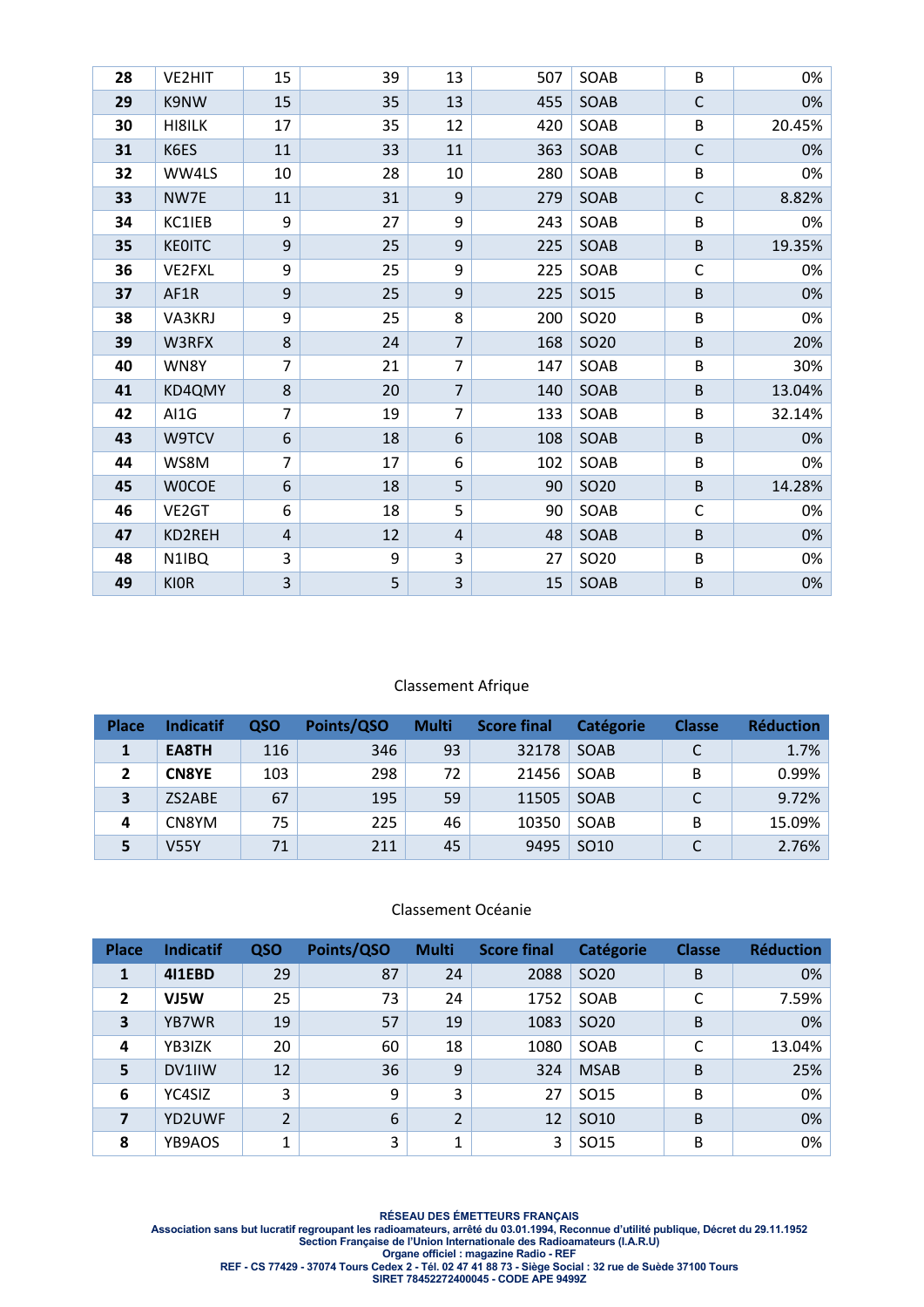| Classement Asie |  |
|-----------------|--|
|-----------------|--|

| <b>Place</b>            | Indicatif     | QSO            | Points/QSO | <b>Multi</b>   | <b>Score final</b> | <b>Catégorie</b> | <b>Classe</b> | <b>Réduction</b> |
|-------------------------|---------------|----------------|------------|----------------|--------------------|------------------|---------------|------------------|
| $\mathbf{1}$            | <b>UA9CUA</b> | 185            | 555        | 135            | 74925              | SOAB             | $\sf B$       | 2.11%            |
| $\overline{\mathbf{c}}$ | <b>TA50</b>   | 111            | 333        | 94             | 31302              | SOAB             | B             | 7.5%             |
| $\overline{\mathbf{3}}$ | TA4CS         | 117            | 351        | 79             | 27729              | SOAB             | $\sf B$       | 2.5%             |
| 4                       | <b>RA9SDT</b> | 126            | 378        | 71             | 26838              | SO20             | $\mathsf C$   | 4.54%            |
| 5                       | TA3LHH        | 109            | 327        | 58             | 18966              | SO20             | $\mathsf{C}$  | 4.38%            |
| 6                       | UN8PT         | 82             | 246        | 70             | 17220              | SOAB             | B             | 3.52%            |
| $\overline{\mathbf{z}}$ | 4X1ST         | 61             | 183        | 58             | 10614              | SOAB             | $\sf B$       | 0%               |
| 8                       | TA6B          | 63             | 189        | 47             | 8883               | SOAB             | B             | 7.35%            |
| $\boldsymbol{9}$        | RZ9WU         | 52             | 156        | 47             | 7332               | SOAB             | $\mathsf C$   | 13.33%           |
| 10                      | R8UT          | 39             | 117        | 34             | 3978               | SOAB             | $\mathsf{C}$  | 4.87%            |
| 11                      | E29TGW        | 39             | 114        | 33             | 3762               | SOAB             | $\sf B$       | 7.31%            |
| 12                      | TA1API        | 31             | 93         | 29             | 2697               | SOAB             | C             | 0%               |
| 13                      | RV9UCN        | 26             | 78         | 24             | 1872               | SOAB             | $\sf B$       | 13.33%           |
| 14                      | TA1BX         | 23             | 69         | 22             | 1518               | SOAB             | B             | 8%               |
| 15                      | JA6GCE        | 84             | 252        | 6              | 1512               | SOAB             | $\mathsf C$   | 0%               |
| 16                      | JT1BV         | 20             | 60         | 17             | 1020               | SO15             | B             | 0%               |
| 17                      | UA9CTT        | 20             | 51         | 17             | 867                | SOAB             | $\mathsf C$   | 0%               |
| 18                      | TA4RC         | 17             | 51         | 16             | 816                | SOAB             | B             | 5.55%            |
| 19                      | TA3ST         | 18             | 54         | 15             | 810                | <b>SO15</b>      | $\sf B$       | 0%               |
| 20                      | TA2L          | 14             | 42         | 14             | 588                | SOAB             | B             | 6.66%            |
| 21                      | R8WF          | 13             | 39         | 12             | 468                | SOAB             | $\mathsf C$   | 7.14%            |
| 22                      | JR6CSY        | 12             | 36         | 12             | 432                | SO15             | $\mathsf{C}$  | 7.69%            |
| 23                      | TA3EP         | 12             | 36         | 12             | 432                | SOAB             | $\sf B$       | 29.41%           |
| 24                      | TA2IB         | 12             | 36         | 11             | 396                | <b>SO15</b>      | Α             | 0%               |
| 25                      | BU2EP         | 10             | 30         | 10             | 300                | <b>SO15</b>      | $\sf B$       | 16.66%           |
| 26                      | RA0AY         | 6              | 18         | 6              | 108                | SO20             | $\mathsf{C}$  | 0%               |
| 27                      | TA4AU         | 5              | 15         | 5              | 75                 | SOAB             | $\sf B$       | 28.57%           |
| 28                      | UN7LZ         | 5              | 15         | 4              | 60                 | SOAB             | $\mathsf{C}$  | 0%               |
| 29                      | JR3AAZ        | $\overline{4}$ | 12         | 4              | 48                 | <b>SO15</b>      | $\sf B$       | 20%              |
| 30                      | JH1CML        | 4              | 12         | 3              | 36                 | SO15             | C             | 42.85%           |
| 31                      | VU3SIO        | $\overline{3}$ | 9          | $\overline{3}$ | 27                 | SOAB             | $\mathsf{C}$  | 0%               |

#### Classement Amérique du sud

| <b>Place</b>   | <b>Indicatif</b>   | QSO            | Points/QSO | <b>Multi</b>   | <b>Score final</b> | <b>Catégorie</b> | <b>Classe</b> | <b>Réduction</b> |
|----------------|--------------------|----------------|------------|----------------|--------------------|------------------|---------------|------------------|
| $\mathbf{1}$   | PY5QW              | 156            | 466        | 74             | 34484              | SO <sub>15</sub> | C             | 2.51%            |
| $\overline{2}$ | <b>PY5AMF</b>      | 97             | 284        | 75             | 21300              | SOAB             | B             | 0%               |
| 3              | PY1VOY             | 42             | 124        | 34             | 4216               | SO <sub>15</sub> | C             | 0%               |
| 4              | PY <sub>2XJ</sub>  | 33             | 97         | 27             | 2619               | SO <sub>15</sub> | B             | 3%               |
| 5              | PY <sub>2</sub> CP | 26             | 78         | 23             | 1794               | SOAB             | C             | 3.7%             |
| 6              | HC1JP              | 27             | 79         | 22             | 1738               | SO <sub>15</sub> | C             | 10.22%           |
| $\overline{z}$ | LU1JHF             | 22             | 66         | 17             | 1122               | SO <sub>20</sub> | B             | 4.34%            |
| 8              | HC1JQ              | 8              | 24         | 6              | 144                | SO <sub>20</sub> | C             | 0%               |
| 9              | <b>PY2BN</b>       | $\overline{2}$ | 6          | $\overline{2}$ | 12                 | SOAB             | A             | 0%               |

**RÉSEAU DES ÉMETTEURS FRANÇAIS** 

**Association sans but lucratif regroupant les radioamateurs, arrêté du 03.01.1994, Reconnue d'utilité publique, Décret du 29.11.1952 Section Française de l'Union Internationale des Radioamateurs (I.A.R.U) Organe officiel : magazine Radio - REF** 

**REF - CS 77429 - 37074 Tours Cedex 2 - Tél. 02 47 41 88 73 - Siège Social : 32 rue de Suède 37100 Tours SIRET 78452272400045 - CODE APE 9499Z**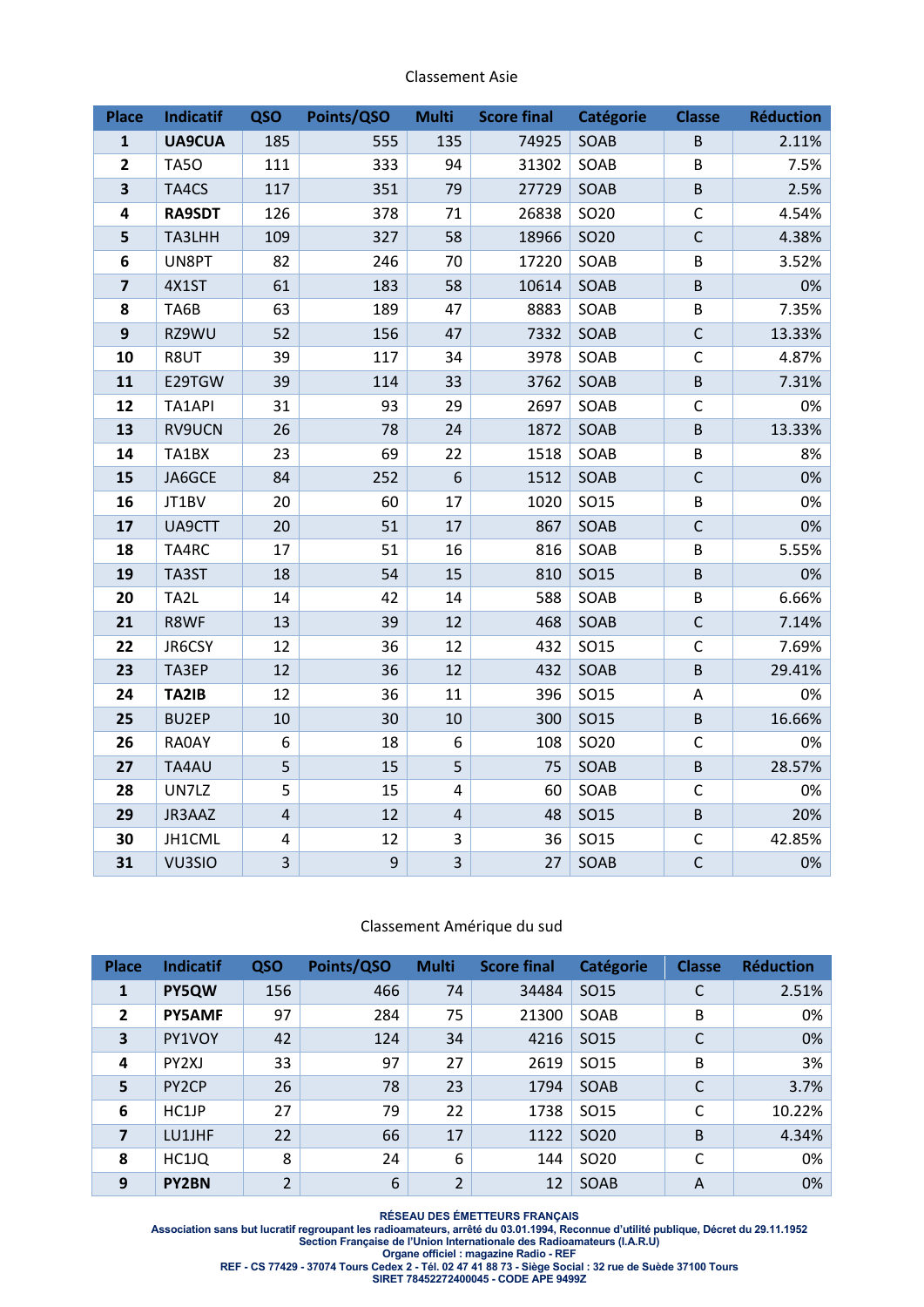| ACE<br>- -<br>ומ<br>່ເດຣ<br>ᅩ<br>--<br>. .<br>____<br>___<br>$\sim$ | יסר<br>$\mathbf{z}$<br>, ,<br>$ -$ |
|---------------------------------------------------------------------|------------------------------------|
|---------------------------------------------------------------------|------------------------------------|

#### **Checklogs**

| Indicatif    | QSO |
|--------------|-----|
| M6FAM        | 65  |
| SD4C         | 53  |
| 171YF        | 32  |
| HB9DOS       | 15  |
| <b>YL2TD</b> | 10  |
| DKODI        | 6   |
| DL6MRM       | 3   |
| YO3IPR       | 1   |

#### **Liste des opérateurs**

DV1IIW: DV1IIW 4G1LDC DV1TCP F1TRE: F5OCL F1TRE F4CPS/P: F4CPS F4FDE F4FTA: F4FTA - F4ERY - SWL REN - SWL CHARLY F4HPJ: F4HPJ F4HMI F4IRA: F4HVE F4KIR: F5BNJ F5CYM F4DHL F1HDE F4HVI F5CBU F5BNL F4IML F5NIK F4BKT F4KIY: F4HJI - F0GMZ F4KJN: F6DJN F8FUA F1PWF F4IVD F4HDC F5PSA F4KJP: F4DHO F4GXT F0ELC F4ELD F4FVX F0DTB F4BYB F1SKH F4KKD: F8BEC - F4HIL - F4BYA- F4HZS-F4HBA F4KKF: F4KKF - F5KDK F4KKV: F5RMK - F4FRG- F8CFE - F20889 F4KKY: F6CNK F6ESM F6BNT F4IFD F4IFU F4FBP F4KKZ/P: F5FAB F5BLC F5RGH F5SIZ F4KLR: F4ICT F4AHN F4DVP F5HKL F4HLX F1LXJ F4JFS F4KLS: F1PYN F4XHT F4IJE F1OMQ F4KMN: f4goh F5KBG: F5ODK F4HSK F4GUD F4AVL F5OZX F1HUD F5KCC: F4JHX - F4GDR - F6CRK - F4GLQ - F5IYU - SWL JONATHAN F5KDY/P: F4CPE F4ICZ F5LPE F1IOY F5KFZ: F1GZH F1GPA F5KGA: F4DVG F4HKA F4JBQ F4ISE F5KHP: F8BMG F5KKD: F1BGY; F4DVT; F8GGV F5KKE: F1TXI F4CRE F5KLJ: F6ESD F1MMR F5KMB: F1PKU F4IYU F8BRL F5KMY: F5HLQ F5TZP F5UAY F5KOB: F4GPA F4ITX F5KOI/P: DENIS PHILIPPE F5KOU: F6HDX, F6BAX, F4HZR F5KRH: F6BGR, F4EQK,,F4JDC,F4TNC, F1EUC F5KSE: F4CZE F4FIY F4HCG F4IKG F6IJI F6IHY F5LAS: F1CKS F6IPA: F6FLO

> **RÉSEAU DES ÉMETTEURS FRANÇAIS Association sans but lucratif regroupant les radioamateurs, arrêté du 03.01.1994, Reconnue d'utilité publique, Décret du 29.11.1952 Section Française de l'Union Internationale des Radioamateurs (I.A.R.U) Organe officiel : magazine Radio - REF REF - CS 77429 - 37074 Tours Cedex 2 - Tél. 02 47 41 88 73 - Siège Social : 32 rue de Suède 37100 Tours SIRET 78452272400045 - CODE APE 9499Z**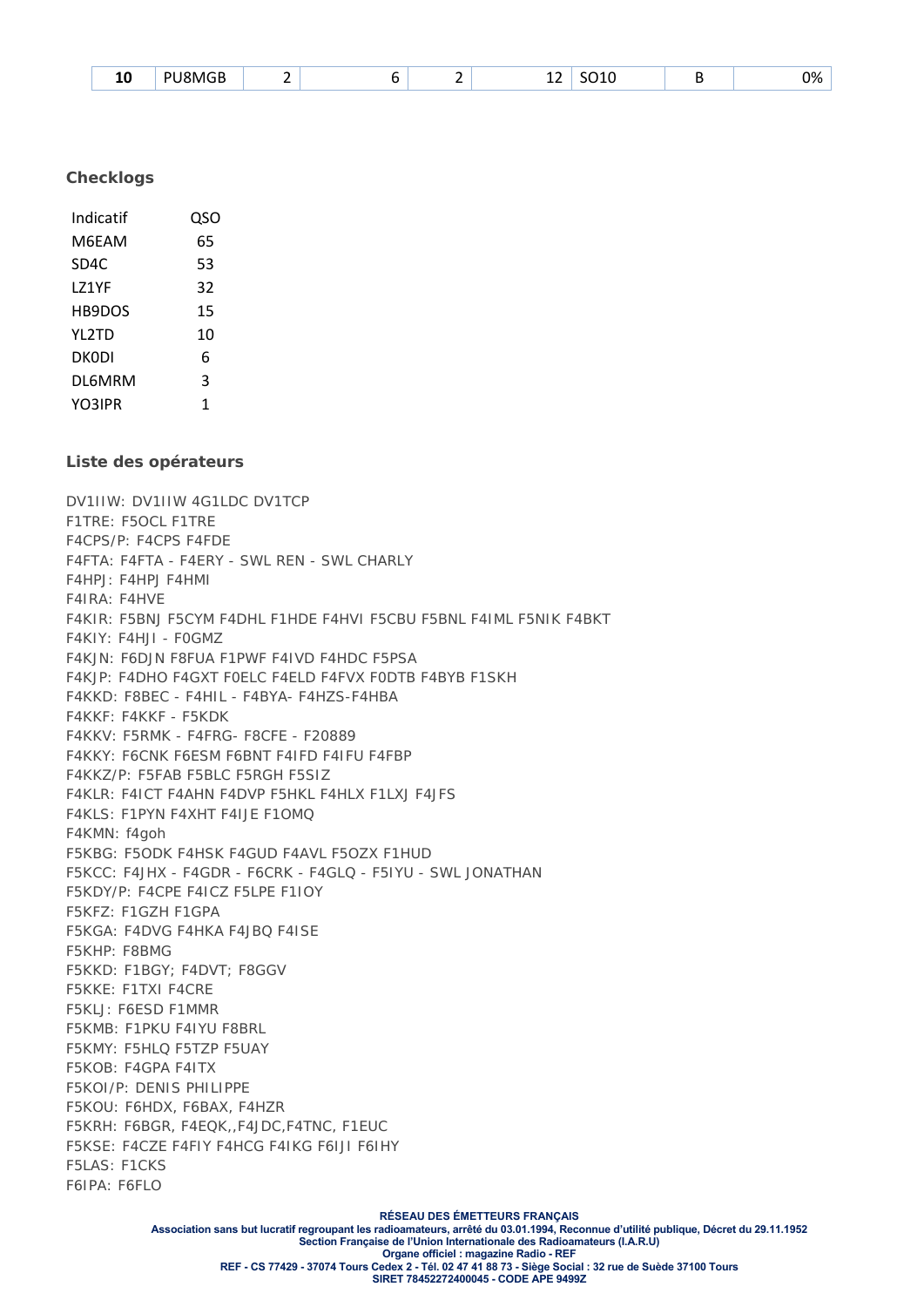F6IWW: F6IWW F4TYB F1368 F6KAT: F5TPO, F4FNW, F4HLG, F6IQR, F1SGR, F1APY,F4IZC, F4ICM,F4JGG F6KBF: F6JIG F1UVN F1EZG F6KBG/P: F4HXE F4INY F6KBN/P: F5IBV, F4DUP, F5OKL, F4FSE F6KEH: F6EVA F5AYZ F4GMD F4FAQ F6KEX: F4GKY F1IHR F4IJC F4CFC F6KFA: F4JDI F6CZV F4JAW F6KFH: F5PPG F6KFI: F5NYY F4IRT F8CGL F4GDI F4EWP F4EHA F1TZM F4FFL F6KGI/P: F5BTH F6DVI F1EKY F1EUU F4FZP F4GZE F6KGL: F4IRF F4IQN F4IEY F6KHI: F4GZQ F4ELQ F6KHM: F4DXW F4GGQ F4IXM F/FR4NT F8DBF F6KHT/P: F6BKD F6KJG: F4FZA JOACHIM F4FMM MICHEL F6KJJ: F5STQ F4BIV F4GJQ F4HJT F4FLQ F6KJS: F1COB F1MNQ F1TCV F5JRX F5LRL F5SIK F6BCW F6FTC F6KJU: F5HMS F5USS F4INE F1VFR F4IJI F6KJX: F5ROX F6KKA: F4HTU F4BIP F4HYH F6KKH: F1PWP F1HJA F4GYF F4CQH F4FOH F5DRQ F5LLE F6DTG SWL PIERRE PATRICK F6KMB: F6HST F6BBQ F1AUF F5BZU F8BLP F1MLZ F6FBD F6KMX: F4HBC F4HJC F5JCH F5RRO F5UGQ F4FWW F4IOZ SWL FRANCOIS F6KNB: F1BLQ F4CIB F4DVX F8ARK F6KNL: F5TBX, F4EOP,F5OZF,F5RXL,F1ONW F6KOH: F4IBV;F4IGB;F4GYB;F4GGM;F4IVO;F4IBU F6KPQ: F8CPA F4FHZ F4FDA F4FFZ F6KPW: F5LGB F5NNN F6DTS F1RTA F4GQB F4JGN F4ECL F4WDL F1ICS F6KQV: F6IRS F4ELX F6KRD: F5OZK F6FSO F4JAJ F4JDH F1MMT F5LTH F6KSD: F5OAU F4EZR F6KSM: F4CTB F1LRZ F4FEM F6KSO: F6HCV F4HCO F6KTW: F4HHD F5SRL F6AHP F6KUC/P: F5LOW F5MNK F5NBQ F6HKA F6KUP: F6BFQ - F4GDM F6KUQ: F1DJE F4CIF F4HMF F5NSL F8BWM F6KVJ: F4HRN F4HWO F4EZL F4HQS F1AQE F6REF: HB9HDV F8FLN: F8FLN ; F4GRW F8KFZ: F5HDN F0ETU F0EAS F8KGN: F4FED F5VMT F1OGW F4WAP F4IDG F8DEM F6INT F8KGY: F6HJC - F5TAB-F5PLA-F5HSF F8KGZ: F5LHJ; F6BCD; F4GEN; F4EQW; F4CSE. F8KHN: F4ETA F4EOV F4DJG F4HSR F4IFS F4HJO F8KHO/P: F5RZU F5SLR F8KHW: F4HDX F4JBK F4GZU F4HTN F8KIS: F1OMZ F5OQL F4BHS F6JEF F4HNC F8KLY: F4HMX F6HJO F4HWS F8KOU/P: F1GPL;F1MKC; F1NYN;F8ALX F8KSC: F6IPG F8URA: F4AJQ F4HHL F4HKB F4FLF F4IEL F4JCT F5ANZ F6BYU F6FJE IU0BMX FG4KH: F1DUZ FR4KR: FR4QT FR8TZ FR8UA F1DHX FY5KE: F5UII F6FVY PA0PSA: PA0PSA, PA3F,PE1IYU, PA2F RA5AD: R3AP,R2BFZ,UA3FQ

**RÉSEAU DES ÉMETTEURS FRANÇAIS** 

**SIRET 78452272400045 - CODE APE 9499Z** 

**Association sans but lucratif regroupant les radioamateurs, arrêté du 03.01.1994, Reconnue d'utilité publique, Décret du 29.11.1952 Section Française de l'Union Internationale des Radioamateurs (I.A.R.U) Organe officiel : magazine Radio - REF REF - CS 77429 - 37074 Tours Cedex 2 - Tél. 02 47 41 88 73 - Siège Social : 32 rue de Suède 37100 Tours**